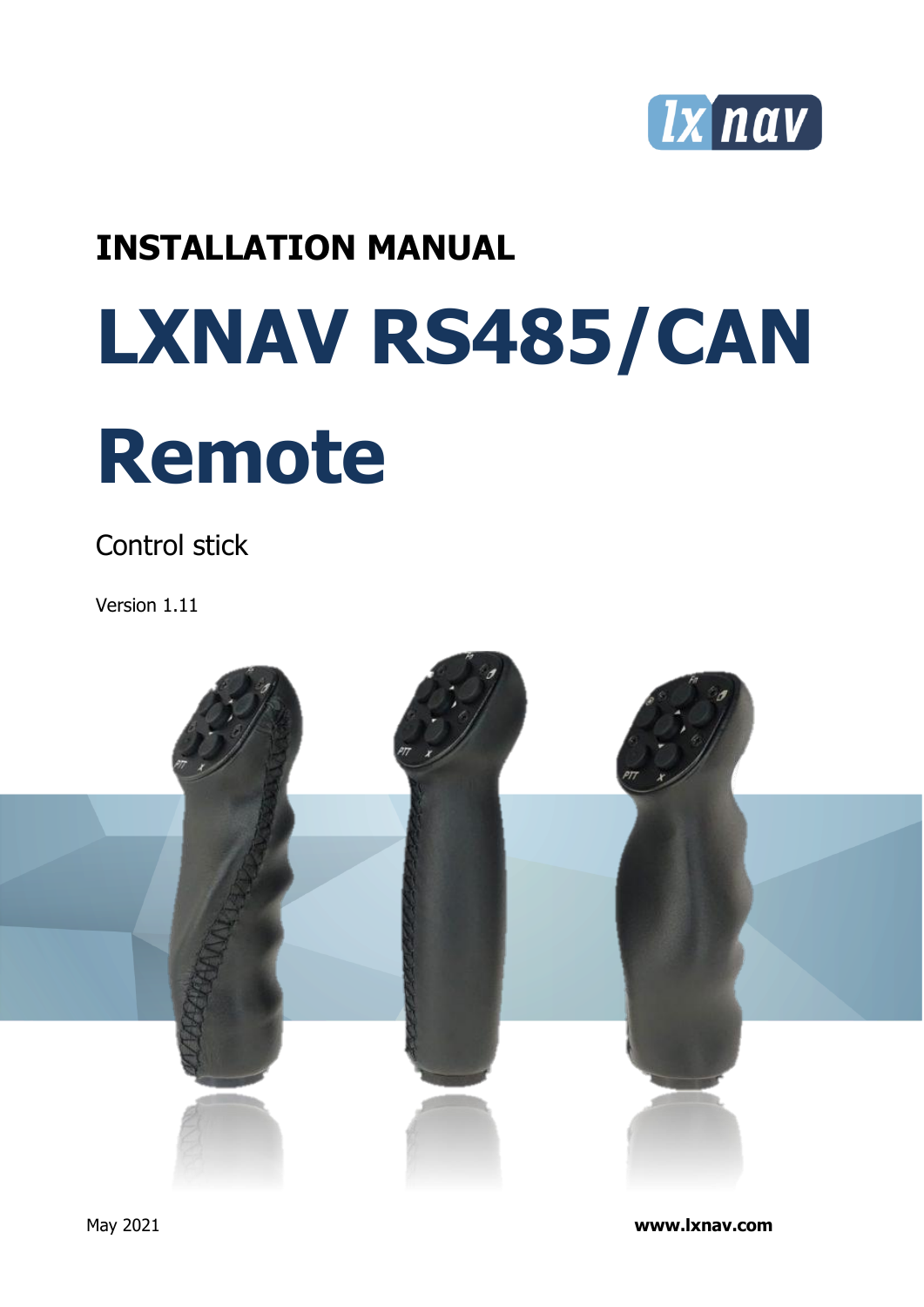| 1                       |    |
|-------------------------|----|
|                         |    |
|                         |    |
| 2.1                     |    |
| 2.2 <sub>2</sub>        |    |
| 3                       |    |
|                         |    |
| 4.1                     |    |
| 4.2                     |    |
| 4.3                     |    |
| 5                       |    |
| 5.1                     |    |
| 5.1.1                   |    |
| 5.1.2                   |    |
| 5.2                     |    |
| 5.3                     | 10 |
| 5.4                     |    |
| 5.4.1                   |    |
| 5.4.2                   |    |
| 6                       |    |
| 6.1                     |    |
| 6.2                     |    |
| $\overline{\mathbf{z}}$ |    |
| 7.1                     |    |
| 7.2                     |    |
| 7.2.1                   |    |
| 8                       | 14 |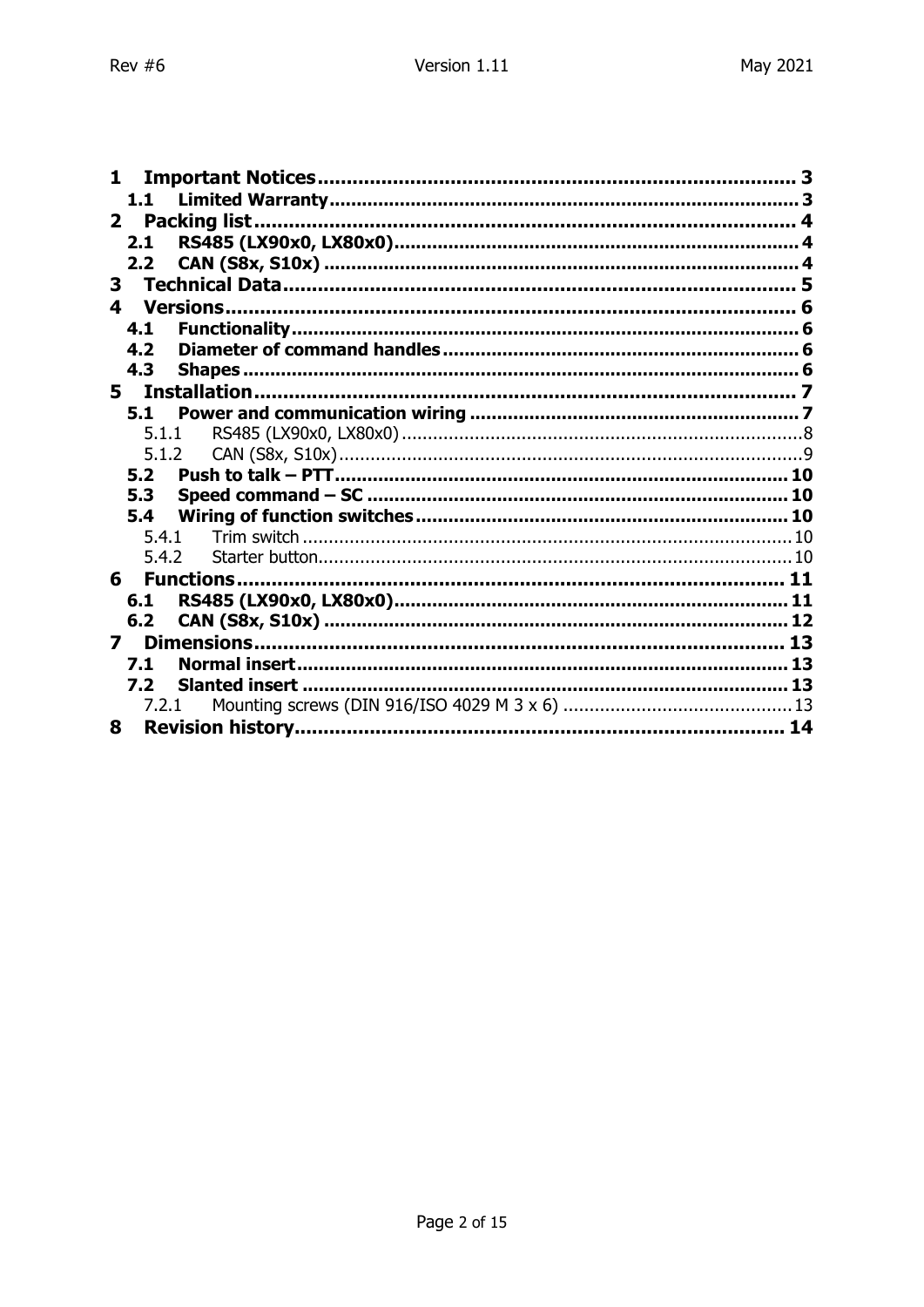# <span id="page-2-0"></span>**1 Important Notices**

The LXNAV CAN Remote is designed for VFR use only. All information is presented for reference only. It is ultimately the pilot's responsibility to ensure the aircraft is being flown in accordance with the manufacturer's aircraft flight manual. The LXNAV CAN Remote must be installed in accordance with applicable airworthiness standards according to the country of registration of the aircraft.

Information in this document is subject to change without notice. LXNAV reserves the right to change or improve their products and to make changes in the content of this material without obligation to notify any person or organisation of such changes or improvements.



A Yellow triangle is shown for parts of the manual which should be read carefully and are important for operating the system.



Notes with a red triangle describe procedures that are critical and may result in loss of data or any other critical situation.



A bulb icon is shown when a useful hint is provided to the reader.

#### <span id="page-2-1"></span>**1.1 Limited Warranty**

This LXNAV CAN Remote product is warranted to be free from defects in materials or workmanship for two years from the date of purchase. Within this period, LXNAV will, at its sole option, repair or replace any components that fail in normal use. Such repairs or replacement will be made at no charge to the customer for parts and labour, the customer shall be responsible for any transportation cost. This warranty does not cover failures due to abuse, misuse, accident, or unauthorised alterations or repairs.

THE WARRANTIES AND REMEDIES CONTAINED HEREIN ARE EXCLUSIVE AND IN LIEU OF ALL OTHER WARRANTIES EXPRESSED OR IMPLIED OR STATUTORY, INCLUDING ANY LIABILITY ARISING UNDER ANY WARRANTY OF MERCHANTABILITY OR FITNESS FOR A PARTICULAR PURPOSE, STATUTORY OR OTHERWISE. THIS WARRANTY GIVES YOU SPECIFIC LEGAL RIGHTS, WHICH MAY VARY FROM STATE TO STATE.

IN NO EVENT SHALL LXNAV BE LIABLE FOR ANY INCIDENTAL, SPECIAL, INDIRECT OR CONSEQUENTIAL DAMAGES, WHETHER RESULTING FROM THE USE, MISUSE, OR INABILITY TO USE THIS PRODUCT OR FROM DEFECTS IN THE PRODUCT. Some states do not allow the exclusion of incidental or consequential damages, so the above limitations may not apply to you. LXNAV retains the exclusive right to repair or replace the unit or software, or to offer a full refund of the purchase price, at its sole discretion. SUCH REMEDY SHALL BE YOUR SOLE AND EXCLUSIVE REMEDY FOR ANY BREACH OF WARRANTY.

To obtain warranty service, contact your local LXNAV dealer or contact LXNAV directly.

May 2021 May 2021 C 2021 LXNAV. All rights reserved.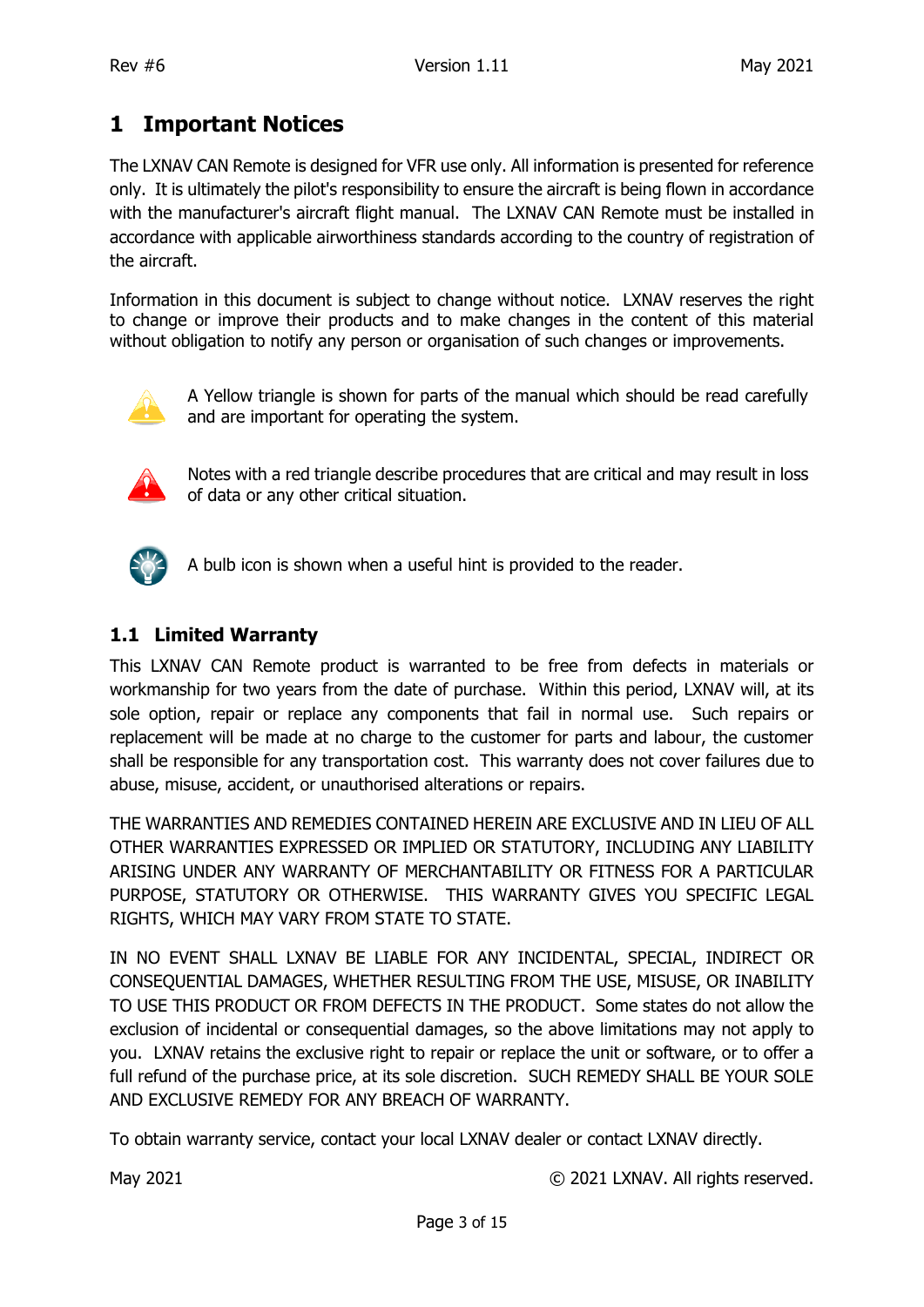# <span id="page-3-0"></span>**2 Packing list**

When ordering, user should specify how the Remote will be used. With two different communication protocols available, we have to supply suitable adapters.

#### <span id="page-3-1"></span>**2.1 RS485 (LX90x0, LX80x0)**

- LXNAV Remote stick
- RS485 splitter
- Hex key

#### <span id="page-3-2"></span>**2.2 CAN (S8x, S10x)**

- LXNAV Remote stick
- CAN-485 Remote adapter
- CAN splitter S8x cable
- Hex key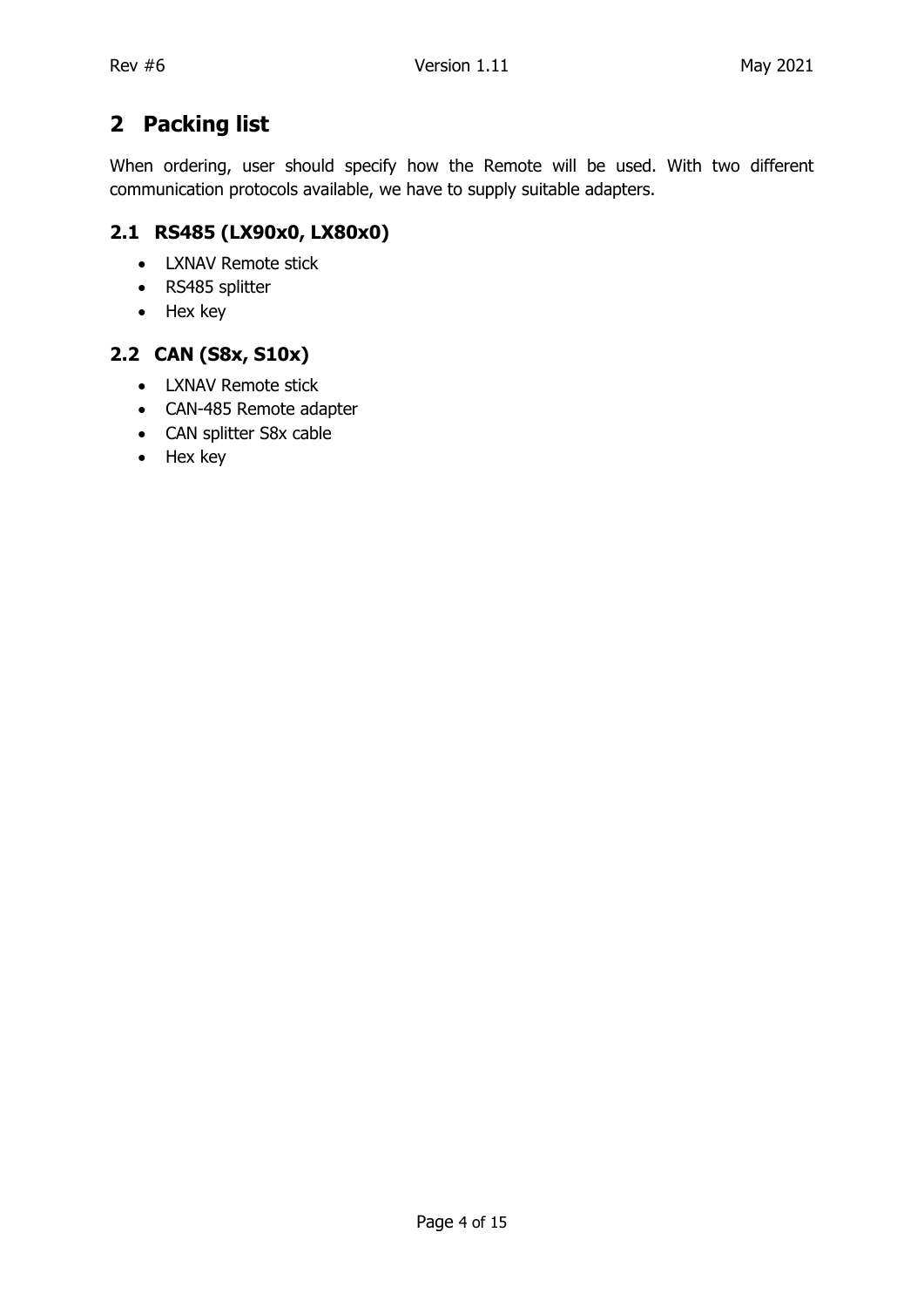# <span id="page-4-0"></span>**3 Technical Data**

- Power input 8-18V DC
- Consumption at 12 V: 60mA
- Weight 300g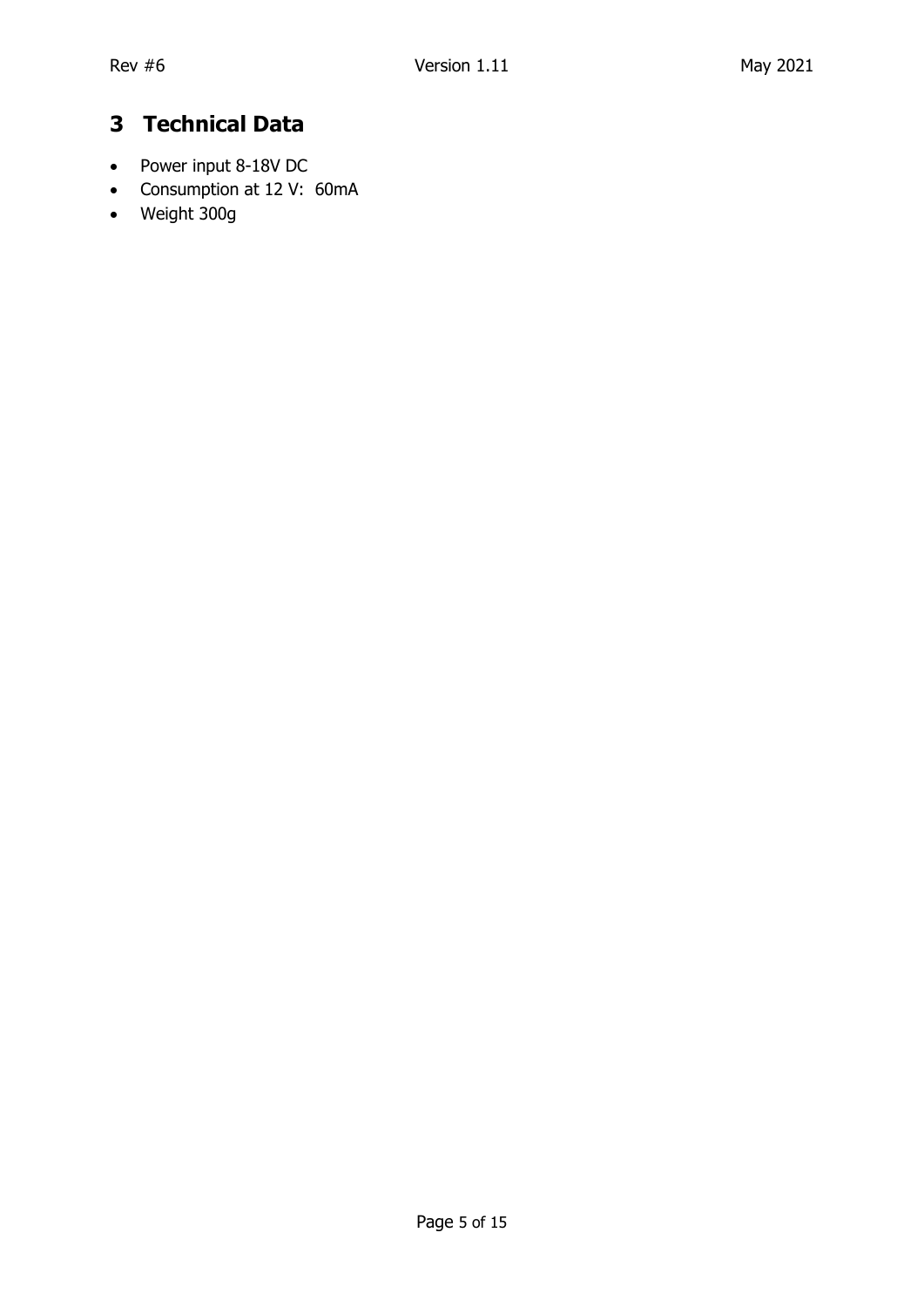# <span id="page-5-0"></span>**4 Versions**

#### <span id="page-5-1"></span>**4.1 Functionality**





 Standard version with custom configurable function button "Fn"

Shempp-Hirth version with red starter button for M gliders



 EB28 version with trim switch

#### <span id="page-5-2"></span>**4.2 Diameter of command handles**

| Diameter | <b>Gliders</b>                                      |  |  |
|----------|-----------------------------------------------------|--|--|
| 19,3mm   | DG, LAK, Shempp-Hirth                               |  |  |
| 20,3mm   | LS, Stemme, Apis, EB29                              |  |  |
| 24,0mm   | Schleicher, Pipistrel Taurus, Alisport Silent, EB28 |  |  |
| 25,4mm   | JS                                                  |  |  |

#### <span id="page-5-3"></span>**4.3 Shapes**



Right handed (standard order)





Left handed (optionally) Symmetrical (optionally)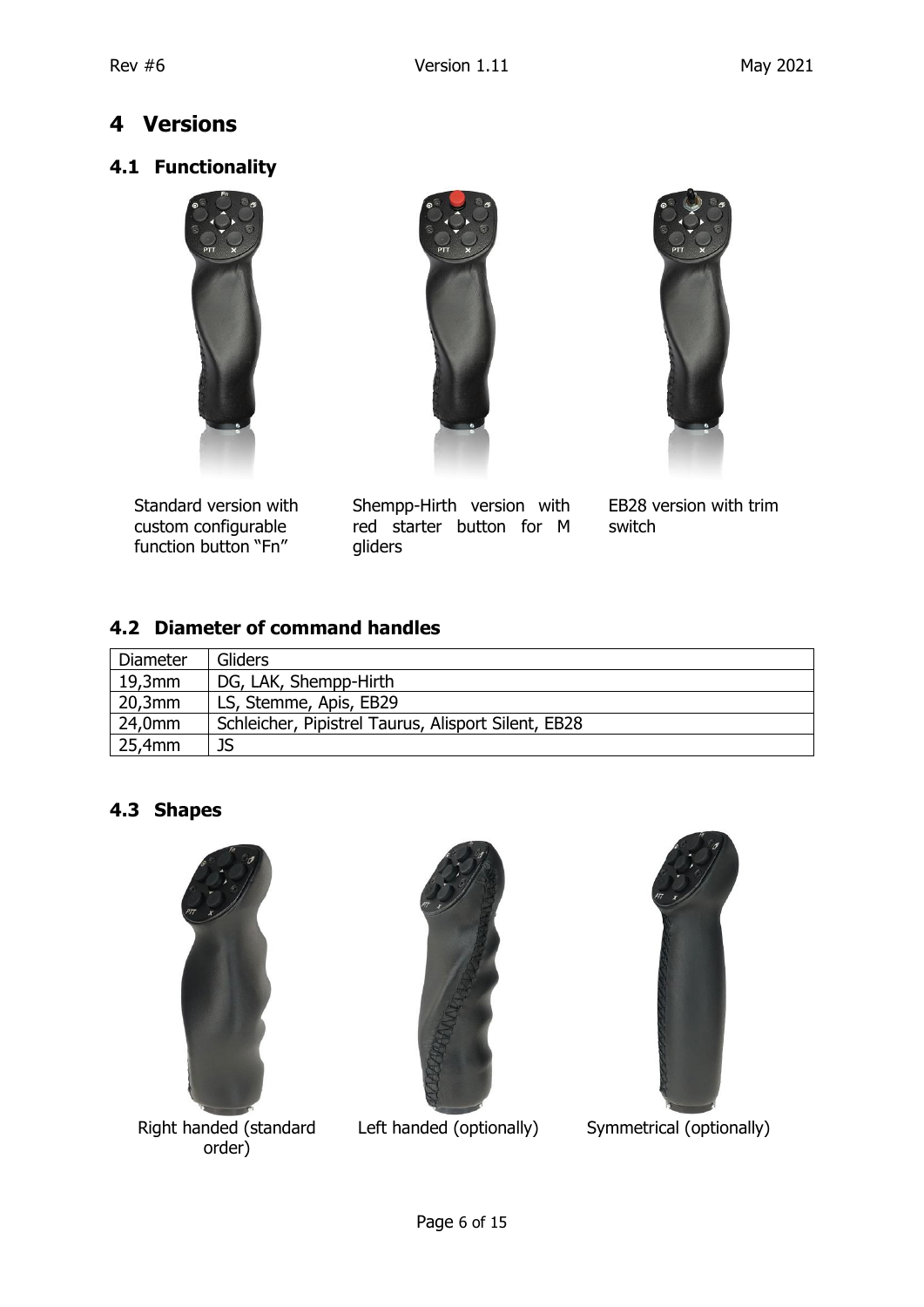# <span id="page-6-0"></span>**5 Installation**

Remote can be used with LX90x0/LX80x0 navigation units as well as with S8x and S10x standalone variometers. Both Remotes are the same, the only difference is additional converter on S type variometers. Standard version has four coloured wires and one shielded cable for PTT although early versions of Remotes have additional cable for speed command. Depending on the selected options there might additional cables or wires.

#### <span id="page-6-1"></span>**5.1 Power and communication wiring**

Four separated wires with unique colours (blue, white, yellow and red) must be inserted into spring terminals of RS485 splitter or CAN-485 Remote adapter. Be careful, to connect correct wire to pin, which is marked with same colour.



**Figure 1: Spring terminals on RS485 splitter for LX90x0/LX80x0 navigation units**



**Figure 2: Spring terminals on RS485-CAN Remote adapter for S8x/S10x variometers**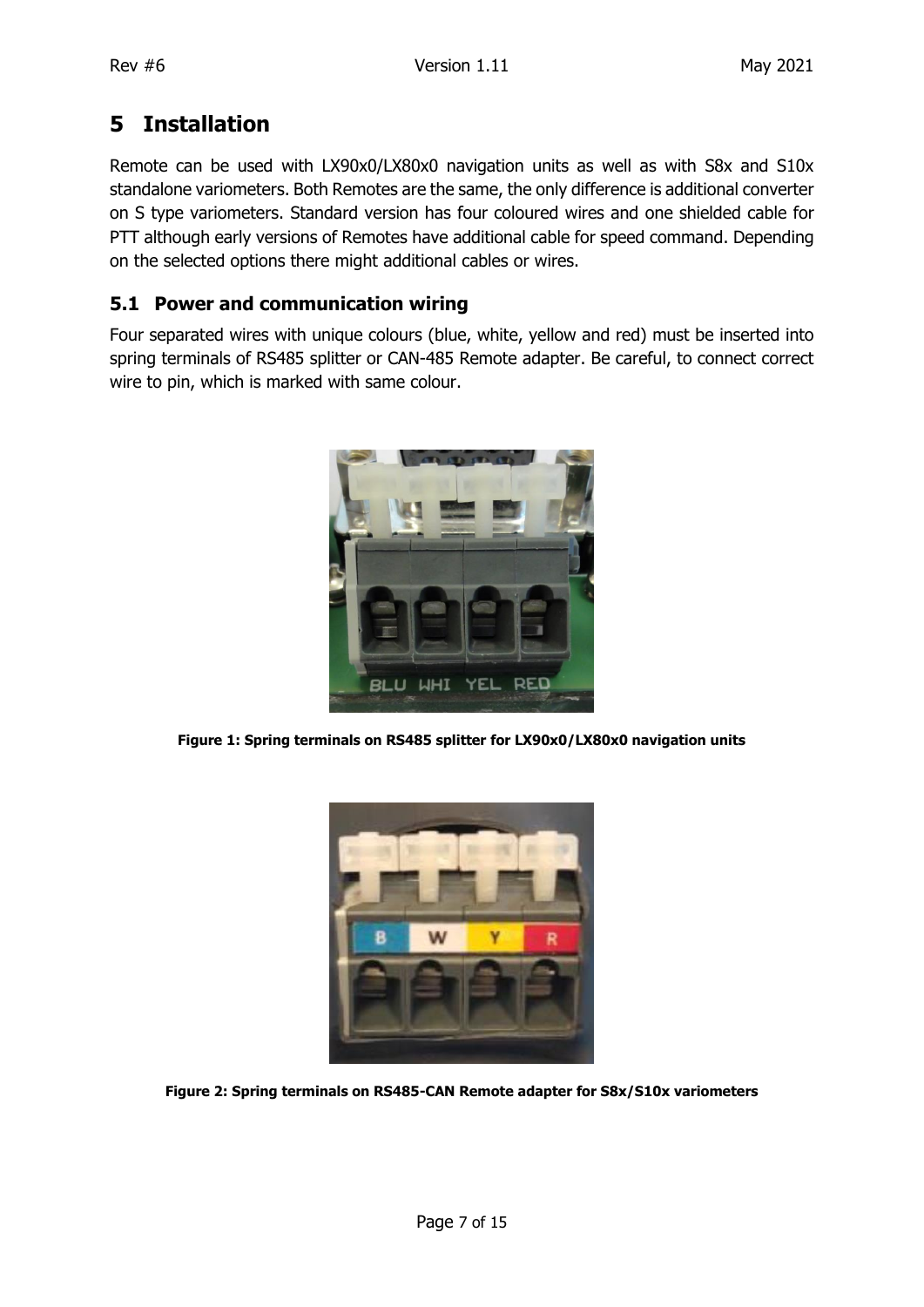#### <span id="page-7-0"></span>**5.1.1 RS485 (LX90x0, LX80x0)**

LXNAV remote stick is connected to RS485 bus directly through spring terminals on RS485 splitter.





If you are installing remote stick into double seater gliders or aircraft, be careful. Stick for rear seat is marked as DS. DS remote stick is programmed to control repeater unit, which is installed on 2<sup>nd</sup> seat.



For detailed description, correct settings and remote functionality read user manual of LX90x0 and LX80x0 units.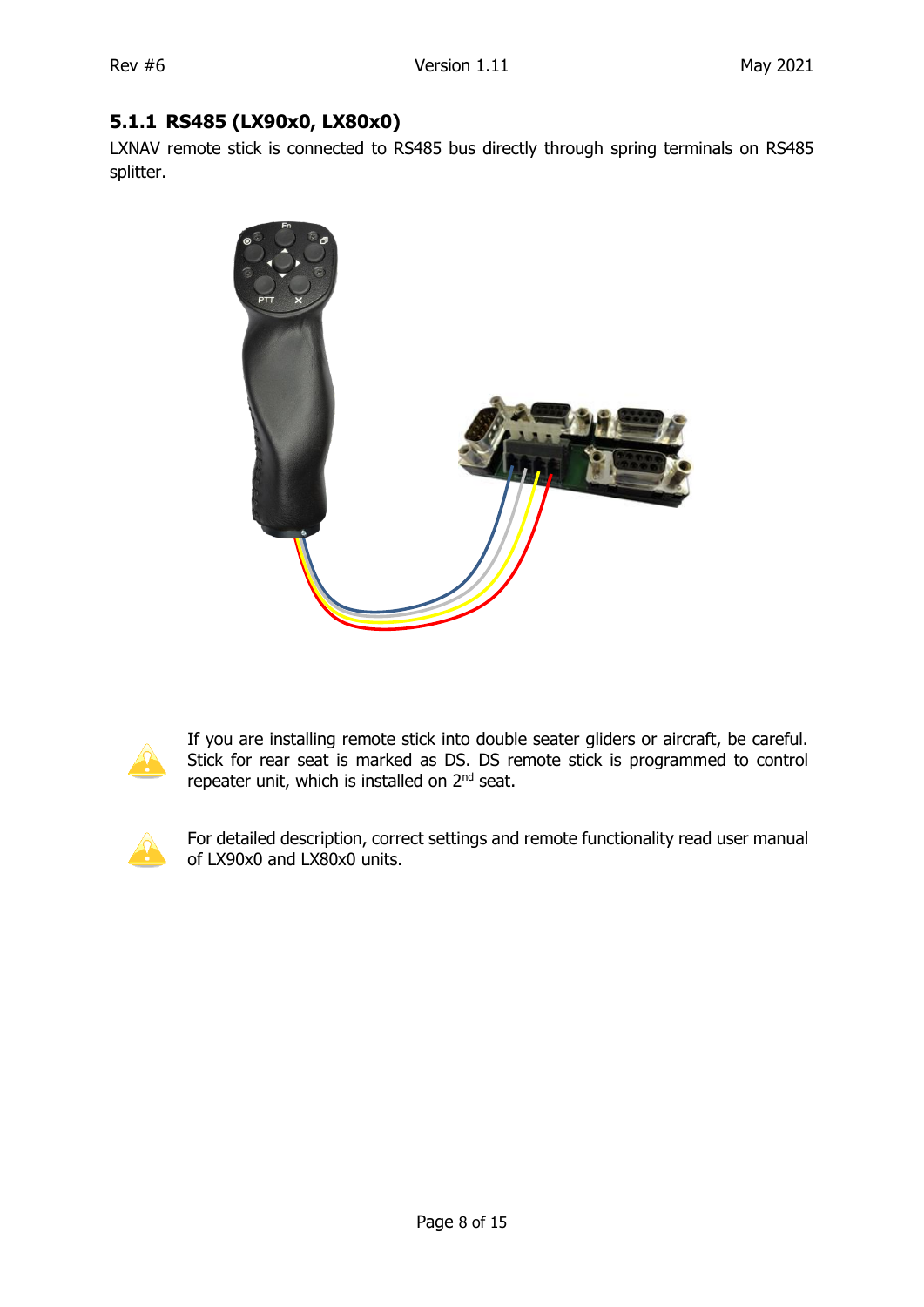#### <span id="page-8-0"></span>**5.1.2 CAN (S8x, S10x)**

LXNAV remote stick is connected to CAN bus through 485-CAN Remote adapter. Spring terminals are wired to remote and SUB D9 connector to S8x cable set via enclosed CAN Splitter S8x cable.





Remote stick will not operate, until is registered on device. Remote stick can be registered under setup-hardware-Remote stick. Registration must be done on each unit (front and back seat).



For detailed description, correct settings and remote functionality read user manual of S8x and S10x varios.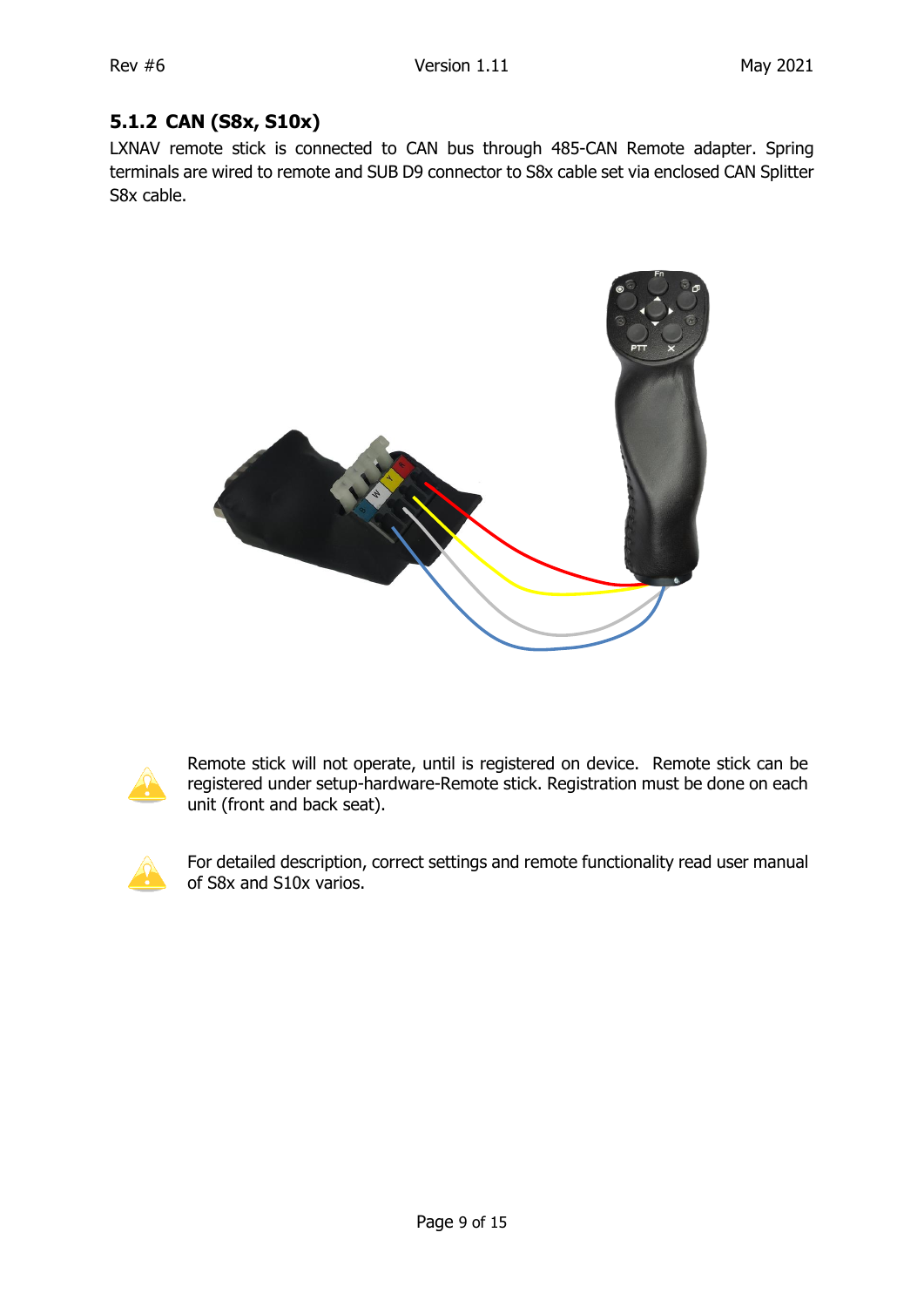#### <span id="page-9-0"></span>**5.2 Push to talk – PTT**

Coaxial cable labeled "**PTT**" is wired directly to PTT button and is independent of other remote's functionality. It should be wired to VHF radio as per their installation manual. Shield usually goes to ground and center wire to pin on radio connector.

#### <span id="page-9-1"></span>**5.3 Speed command – SC**

We have been working very hard to simplify the remote stick so that we can have the same functionality but use fewer cables. The new version of LXNAV remote stick comes without the standard SC cable but the functionality is still available. With the new stick, there is no more need to solder these wires to the vario wiring loom. The SC function is programmable through LX90x0/LX80x0/S8x/S10x. To make the SC function work with the new stick, please check the SC setting in the configuration/setup page. Go to **Setup->Hardware->Digital inputs.**  Please make sure that NONE of inputs is set to "**SC on/off switch**" or "**SC toggle button**".

However there is still an option for the customer to have previous version of remote stick, where "**SC**" cable should be wired to **V5** or **S8x** cable set, depending on the instrument used.

#### <span id="page-9-2"></span>**5.4 Wiring of function switches**

#### <span id="page-9-3"></span>**5.4.1 Trim switch**

Remote can be ordered with 3 position momentary switch for trimming purpose. Such remote has four additional wires with label "**IN:WHITE, OUT:RED**" where two white wires should be wired to positive and negative potential in glider, and the second pair of red wires go to trim driver. Polarity is not important, if trimmer has wrong moving direction simply switch one pair of wires between them and the direction will be reversed.



#### <span id="page-9-4"></span>**5.4.2 Starter button**

This option is for gliders with electric starter on internal engines. Remote has red momentary button for starting engines on the ground or in the air. Button is in normally open configuration and makes contact when it is pressed. Coaxial cable is separated from other wires and labelled as "**Starter**" and should be wired to engine control unit as stated in their manual.

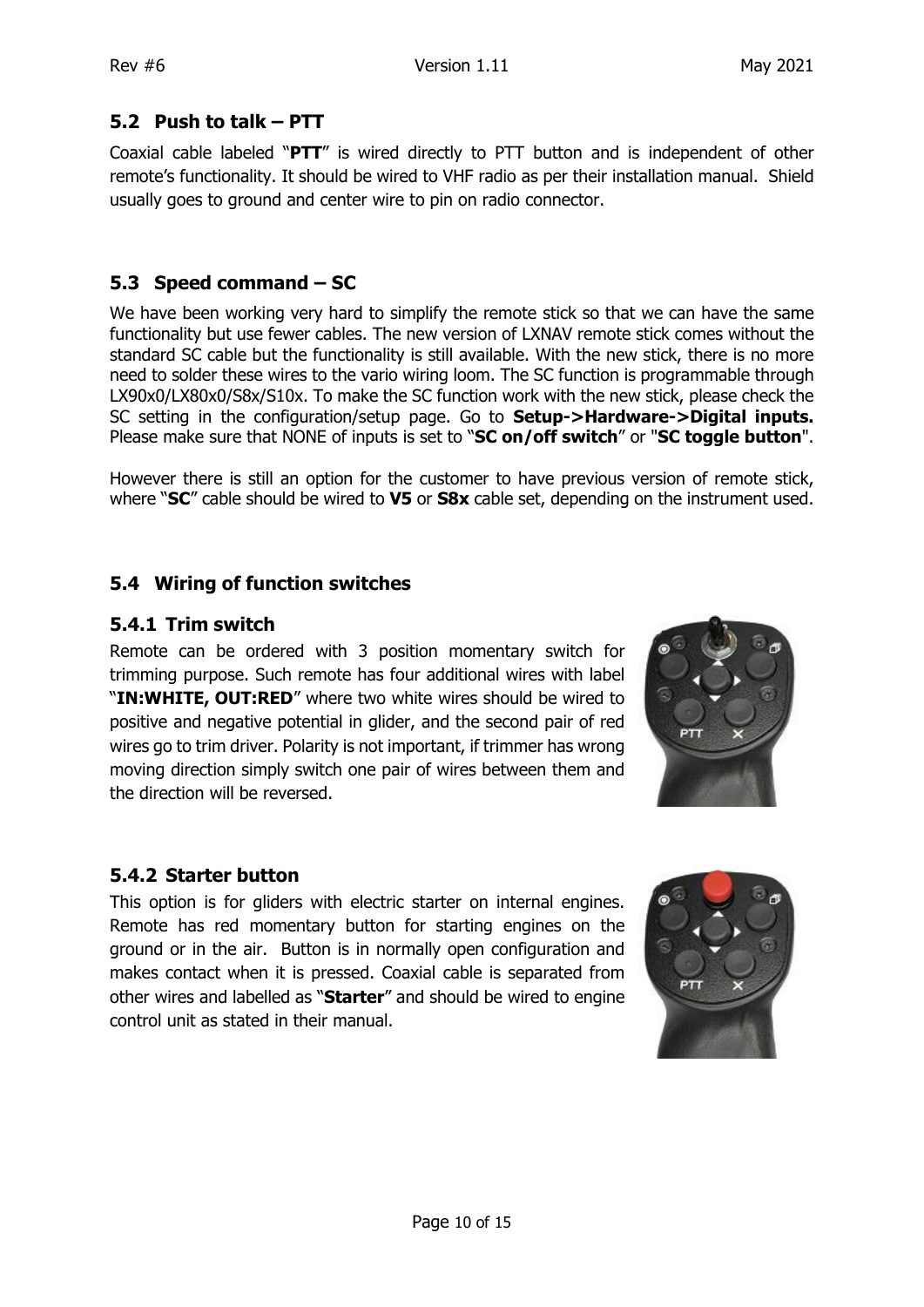# <span id="page-10-0"></span>**6 Functions**

#### <span id="page-10-1"></span>**6.1 RS485 (LX90x0, LX80x0)**





Function button (Fn) has customisable functionality, which can be set by the user in **Setup–>Hardware–>Remote** menu.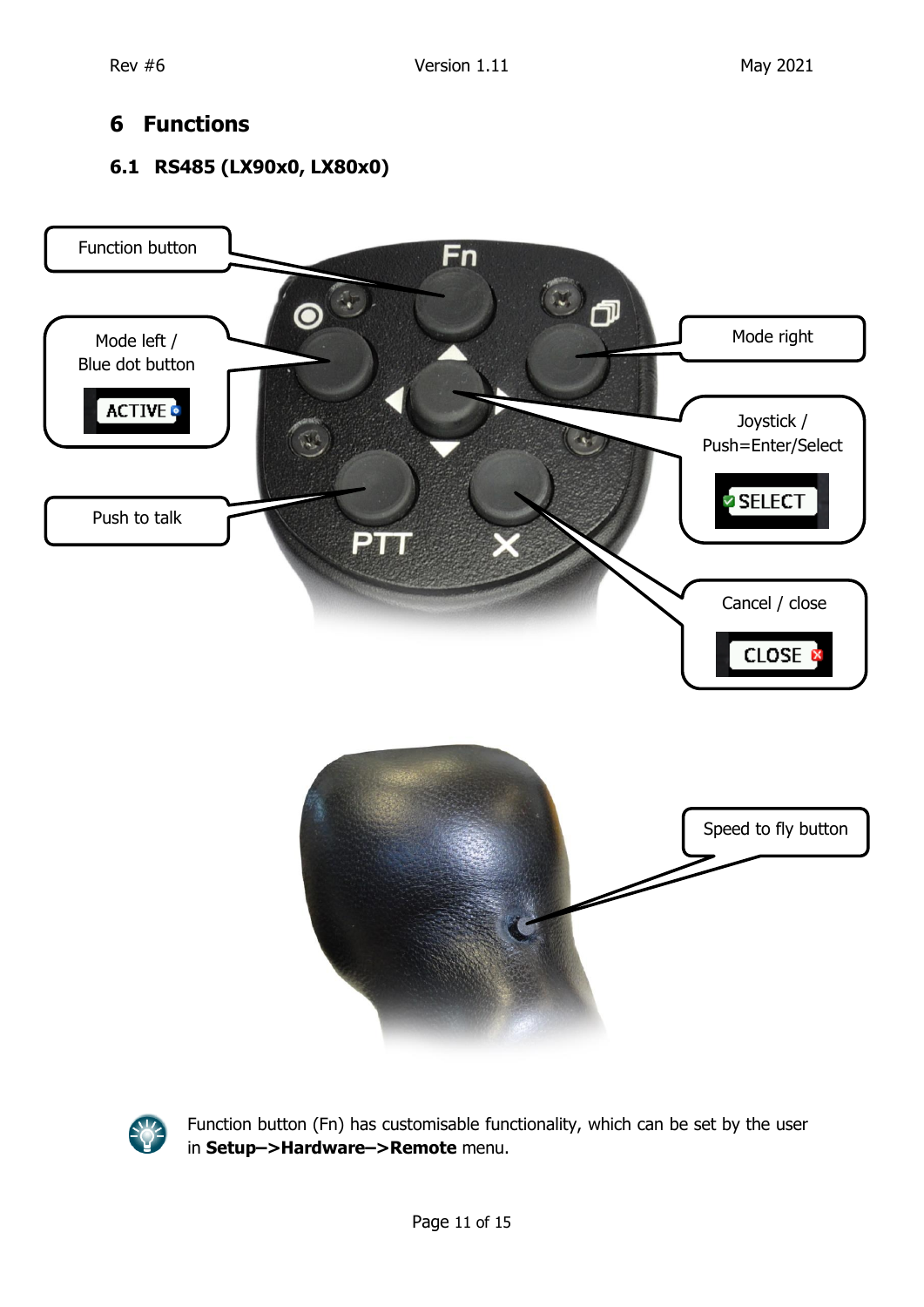# <span id="page-11-0"></span>**6.2 CAN (S8x, S10x)**



<span id="page-11-1"></span>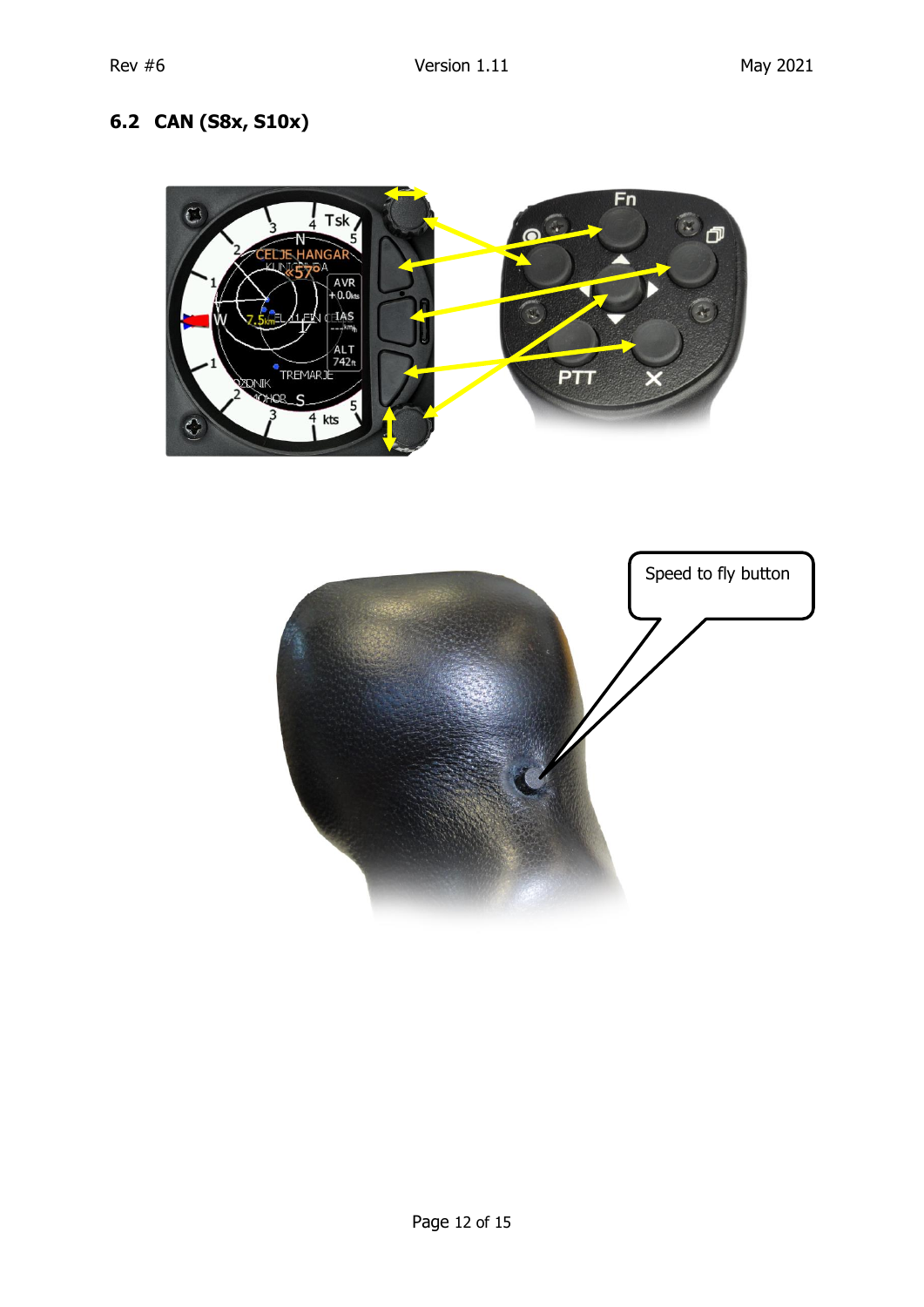# <span id="page-12-0"></span>**7 Dimensions**

#### <span id="page-12-1"></span>**7.1 Normal insert**



#### <span id="page-12-2"></span>**7.2 Slanted insert**





# <span id="page-12-3"></span>**7.2.1 Mounting screws (DIN 916/ISO 4029 M 3 x 6)**

| $D = 3$    | $L = 6$ | $s = 1,5$ |
|------------|---------|-----------|
| $e = 1,73$ | $t = 2$ |           |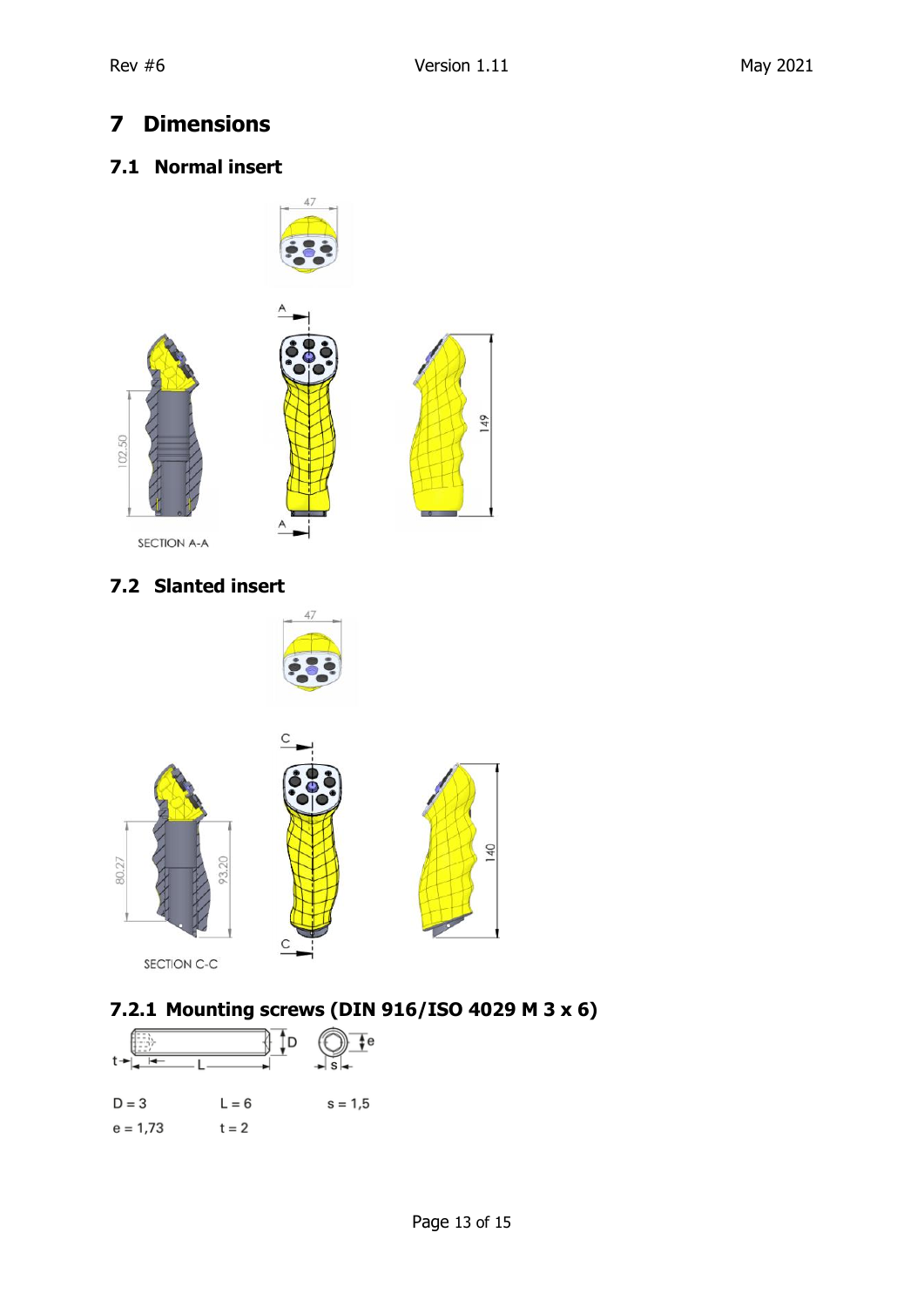# <span id="page-13-0"></span>**8 Revision history**

| Rev            | Date          | Comment                                               |
|----------------|---------------|-------------------------------------------------------|
| 1              | April 2018    | Added chapter 1, 3, 6 and 7                           |
| 2              | May 2020      | Added chapte7                                         |
| 3              | January 2021  | Style update                                          |
| $\overline{4}$ | February 2021 | Updated chapter 7                                     |
| 5              | May 2021      | Added chapters 5.2 and 5.4.2                          |
|                |               | Updated chapter 7                                     |
| 6              | May 2021      | Combined manuals for RS485 and CAN versions of Remote |